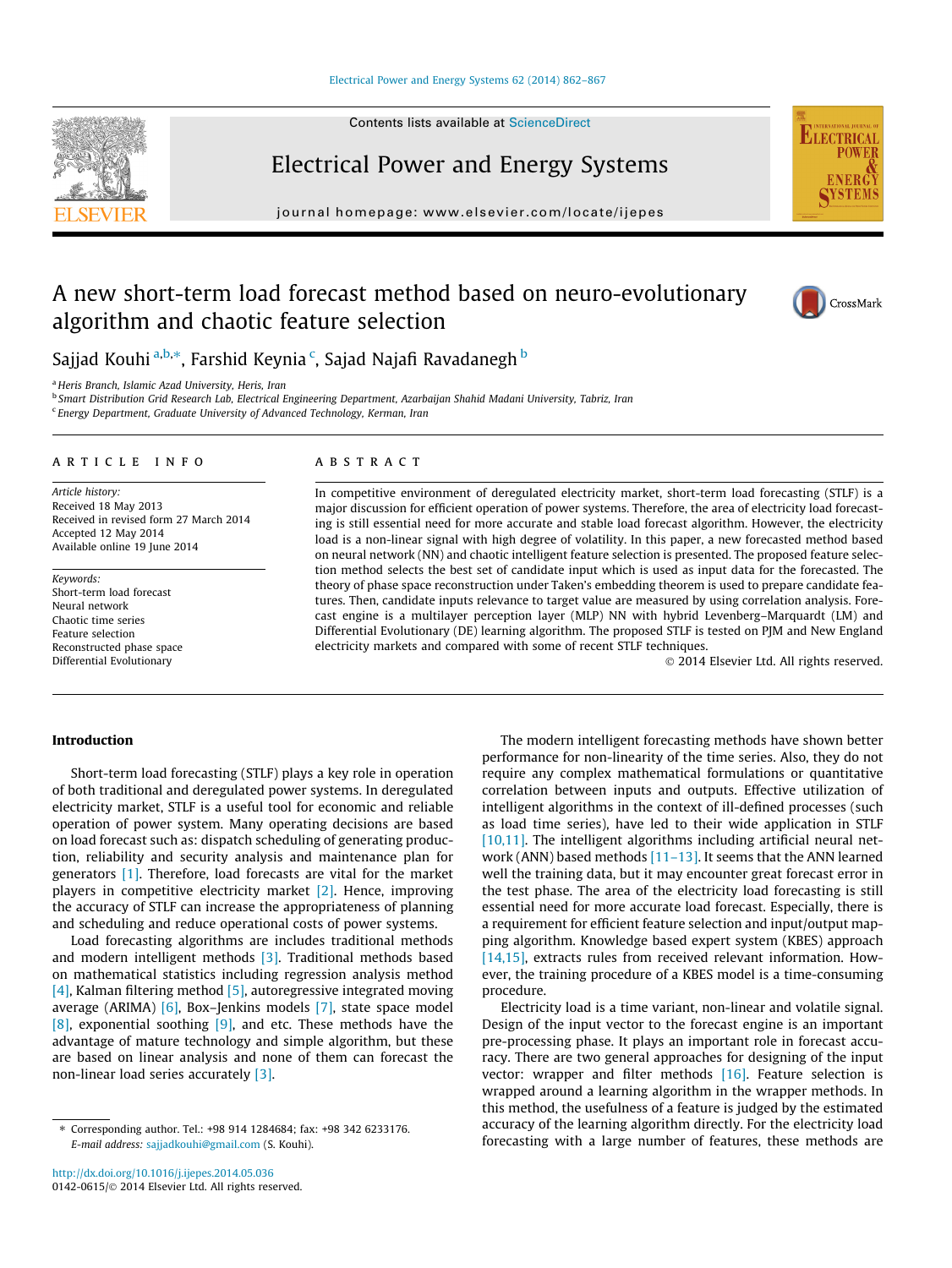computationally expensive [\[16,17\].](#page--1-0) Filter methods are data filtering or data pre-processing or methods and features are selected based on intrinsic characteristics. In filters, the characteristics of the feature selection are uncorrelated to those of the learning methods; therefore they have better generalization property [\[16,17\]](#page--1-0).

This paper is proposed a robust forecast method based on chaotic feature selection algorithm and hybrid neuro-evolutionary algorithm. Chaotic time series are a kind of between regular and random systems. Chaos theory is used to scrutiny the behavior of the dynamical systems that are extremely sensitive to initial conditions such as noise and error  $[18,19]$ . Any slight changes in initial conditions can lead to disproportionately high consequences. We are used the theory of phase space reconstruction under Taken's embedding theorem to design input vector. Correlation analysis is used to determine relevance of the features to the target value. The proposed feature selection consists of three adjustable parameters: embedding dimension, delay-time, and number of selected relevant candidate. In order to best-tune adjustable parameters, a kind of cross validation technique is incorporated. The forecast engine of the proposed method is a multilayer perception layer NN with hybrid Levenberg–Marquardt (LM) and Differential Evolutionary (DE) learning algorithm. Contribution of our proposed STLF method can be summarized as follows:

- (1) A new feature selection algorithm based on chaotic time series analysis is proposed.
- (2) An efficient forecast engine based on combination of ANN and DE is presented for short term load forecasting.

To the best of our knowledge, the proposed prediction method has been thoroughly discussed in next section. For STLF, forecast step is often on hour and forecast horizon is limited to one weak ahead although its usual horizon is the next day  $[1,11]$ . This paper is focused on hourly load forecast and forecast horizon is limited to 1 day ahead, though the proposed method can be extended to daily peak load prediction and mid-term or long-term forecasting easily.

The remaining parts of the paper are organized as follows. Proposed STLF method is described in Section 2. In the third section, the numerical results of the proposed method is illustrated and compared with recent STLF methods. Finally conclusion is discussed in Section 4.

#### Proposed feature selection method

#### Phase space reconstruction

Phase space reconstruction is the process of finding a space in which the dynamics are smooth and no intersections or overlaps occur in the orbits of the attractor. Embedding theorem of the Taken provides the conditions under which a chaotic time-series can be reconstructed into a M-dimensional vector with two conditions: the embedding dimension and the time delay [\[20\]](#page--1-0).

Given an chaotic time series  $\{x(t)\}, t = 1, 2, \dots, N$  (load timeseries), selecting the embedding dimension M and the delay-time  $t_0$ , the phase space can be explained as follows:

$$
X_1 = [x(1), x(1 + t_0), ..., x(1 + (M - 1) * t_0)
$$
  
\n
$$
X_2 = [x(2), x(2 + t_0), ..., x(2 + (M - 1) * t_0)
$$
  
\n
$$
\vdots
$$
  
\n
$$
X_L = [x(L), x(L + t_0), ..., x(L + (M - 1) * t_0)
$$
\n(1)

where  $L = N - (M - 1) * t_0$  is the length of the reconstructed phase space and  $X_t$  is a point or vector in the construction phase space.

#### Intelligent feature selection

One of the key issues for the success of STLF is the design of input vector [\[21\].](#page--1-0) The main idea of the proposed feature selection technique is to reconstructed chaotic time-series into a M-dimensional phase space with length of L for reconstructed phase space and choose a subset of candidate inputs that high relevance to the target. For this purpose in Eq.  $(1)$ , the  $X_1$  is assumed as target and  $X_2, X_3, \ldots, X_k$  are assumed as input variables correspond with one, two, and  $(L - 1)$  hours ago, respectively. Correlation analysis is commonly used to measure candidate relevance [\[21–23\].](#page--1-0) Correlation analysis concept has been thoroughly discussed in [\[22\]](#page--1-0). The correlation coefficient (e.g.  $corr(V, W)$ ) between two random variables V and W with expected values  $\mu_V$  and  $\mu_W$ , and standard deviations  $\sigma_V$  and  $\sigma_W$  is defined as:

$$
corr(V, W) = \frac{cov(V, W)}{\sigma_V \sigma_W} = \frac{E[(V - \mu_V)(W - \mu_W)]}{\sigma_V \sigma_W}
$$
 (2)

where  $E$  is the expected value operator and  $cov$  is the covariance. The correlation is defined only if both of the standard deviations are finite and both of them are nonzero. It is a corollary of the Cauchy–Schwarz inequality that the correlation coefficient cannot exceed 1 in absolute value. Also, The correlation is symmetric (i.e.  $corr(V, W) = corr(W, V)$ . Absolute value of correlation coefficient between 0 and 1, indicate the degree of linear dependence between the variables. In this approach the zero and 1 are explain less and perfect relationship, respectively.

The proposed feature selection method has three adjustable parameters: embedding dimension, delay-time, and number of selected input with highest relevancies. In order to fine-tune the adjustable parameters, this paper has been incorporated a kind of cross-validation technique. Selection of the validation set, which is unseen for the forecaster influence efficiency of the crossvalidation technique  $[11,24]$ . The day before the forecast day is considered as validation set and the 39 days before considered as training set. To fine-tune the adjustable parameter we are used to step procedure. At first step, number of selected input is assumed constant and Training phase is executed with different values embedding dimension and delay-time and minimum of the validation set error is selected as the optimal point. Then, phase space reconstruction parameters are assumed constant and previous step executed for number of selected input to find optimal point.

#### Forecast engine

#### Multi-layer perception NN

Artificial neural networks (ANN) are a computer data processing system that simulates the performance of human brain, which is composed of billions of interconnected cells named neurons [27 aien]. It is claimed that the multi-layer perceptron (MLP) network is capable to numerically approximate any continuous function to the desired accuracy [42-aien]. The architecture of the suggested ANN has multi-layer perception (MLP) structure with hybrid LM and DE learning algorithm. LM training algorithm is the one of the most efficient learning mechanism for the prediction [\[21\].](#page--1-0) The LM method trains a NN 10–100 times faster than the gradient descent back propagation (GDBP) algorithm [\[25\]](#page--1-0). Mathematical details of the LM algorithm are discussed in [\[26\]](#page--1-0). In [\[27\]](#page--1-0) Kolmogorov's theorem express, a problem can be solved with MLP by using one hidden layer, provided it has the proper number of neurons. So, we are used one hidden layer in the MLP in structure NN.